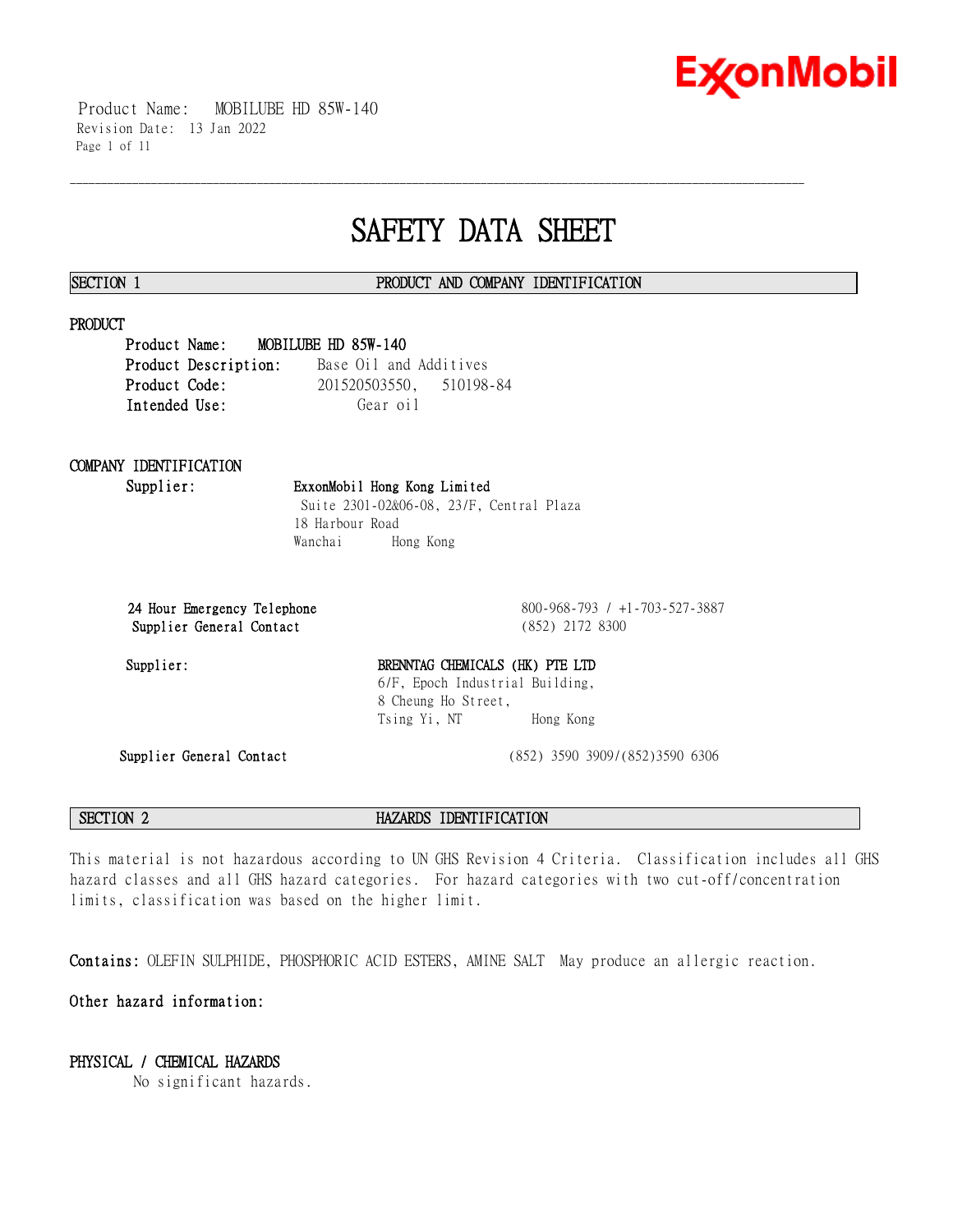

 Product Name: MOBILUBE HD 85W-140 Revision Date: 13 Jan 2022 Page 2 of 11

#### **HEALTH HAZARDS**

High-pressure injection under skin may cause serious damage. Excessive exposure may result in eye, skin, or respiratory irritation.

\_\_\_\_\_\_\_\_\_\_\_\_\_\_\_\_\_\_\_\_\_\_\_\_\_\_\_\_\_\_\_\_\_\_\_\_\_\_\_\_\_\_\_\_\_\_\_\_\_\_\_\_\_\_\_\_\_\_\_\_\_\_\_\_\_\_\_\_\_\_\_\_\_\_\_\_\_\_\_\_\_\_\_\_\_\_\_\_\_\_\_\_\_\_\_\_\_\_\_\_\_\_\_\_\_\_\_\_\_\_\_\_\_\_\_\_\_\_

#### **ENVIRONMENTAL HAZARDS**

No significant hazards.

**NOTE:** This material should not be used for any other purpose than the intended use in Section 1 without expert advice. Health studies have shown that chemical exposure may cause potential human health risks which may vary from person to person.

#### **SECTION 3 COMPOSITION / INFORMATION ON INGREDIENTS**

This material is defined as a mixture.

#### **Hazardous Substance(s) or Complex Substance(s) required for disclosure**

| Name                               | CAS#           | Concentration* | GHS Hazard Codes                                                                 |
|------------------------------------|----------------|----------------|----------------------------------------------------------------------------------|
| LONG-CHAIN ALKENYL AMINE           | $112 - 90 - 3$ | $0.1 - < 1\%$  | H302, H304, H335,<br>H314(1B), H373, H400(M)<br>factor 10), H410(M factor<br>10) |
| OLEFIN SULPHIDE                    | 68937-96-2     | $1 - 5\%$      | H227, H317, H316, H402,<br>H412                                                  |
| PHOSPHORIC ACID ESTERS, AMINE SALT | CONFIDENTIAL   | $0.1 - < 1\%$  | H227, H302, H317, H318,<br>H401, H411                                            |

\* All concentrations are percent by weight unless ingredient is a gas. Gas concentrations are in percent by volume.

#### **SECTION 4 FIRST AID MEASURES**

#### **INHALATION**

Remove from further exposure. For those providing assistance, avoid exposure to yourself or others. Use adequate respiratory protection. If respiratory irritation, dizziness, nausea, or unconsciousness occurs, seek immediate medical assistance. If breathing has stopped, assist ventilation with a mechanical device or use mouth-to-mouth resuscitation.

#### **SKIN CONTACT**

Wash contact areas with soap and water. If product is injected into or under the skin, or into any part of the body, regardless of the appearance of the wound or its size, the individual should be evaluated immediately by a physician as a surgical emergency. Even though initial symptoms from high pressure injection may be minimal or absent, early surgical treatment within the first few hours may significantly reduce the ultimate extent of injury.

### **EYE CONTACT**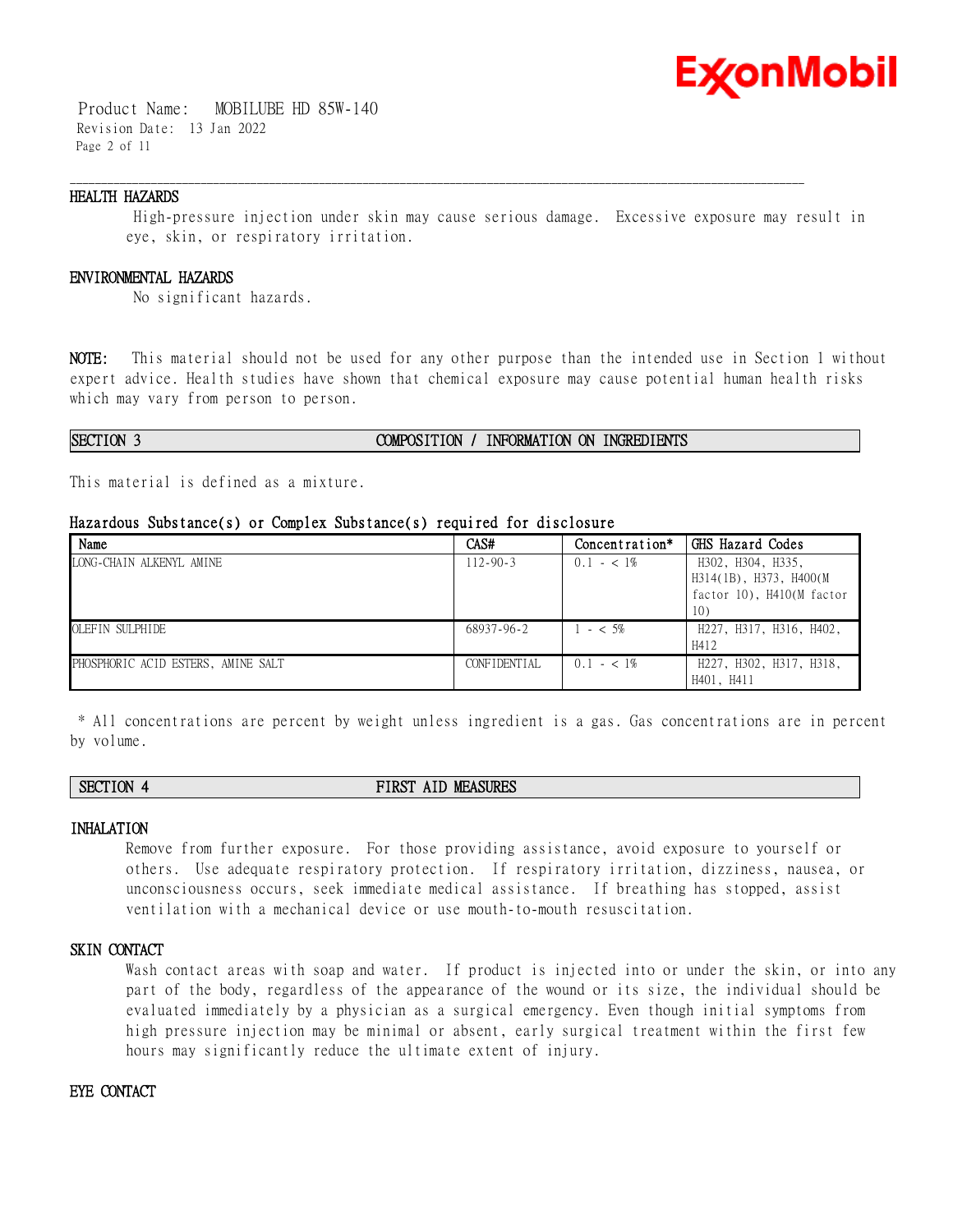

 Product Name: MOBILUBE HD 85W-140 Revision Date: 13 Jan 2022 Page 3 of 11

Flush thoroughly with water. If irritation occurs, get medical assistance.

\_\_\_\_\_\_\_\_\_\_\_\_\_\_\_\_\_\_\_\_\_\_\_\_\_\_\_\_\_\_\_\_\_\_\_\_\_\_\_\_\_\_\_\_\_\_\_\_\_\_\_\_\_\_\_\_\_\_\_\_\_\_\_\_\_\_\_\_\_\_\_\_\_\_\_\_\_\_\_\_\_\_\_\_\_\_\_\_\_\_\_\_\_\_\_\_\_\_\_\_\_\_\_\_\_\_\_\_\_\_\_\_\_\_\_\_\_\_

#### **INGESTION**

First aid is normally not required. Seek medical attention if discomfort occurs.

### **SECTION 5 FIRE FIGHTING MEASURES**

#### **EXTINGUISHING MEDIA**

**Appropriate Extinguishing Media:** Use water fog, foam, dry chemical or carbon dioxide (CO2) to extinguish flames.

**Inappropriate Extinguishing Media:** Straight streams of water

#### **FIRE FIGHTING**

**Fire Fighting Instructions:** Evacuate area. Prevent run-off from fire control or dilution from entering streams, sewers or drinking water supply. Fire-fighters should use standard protective equipment and in enclosed spaces, self-contained breathing apparatus (SCBA). Use water spray to cool fire exposed surfaces and to protect personnel.

**Hazardous Combustion Products:** Aldehydes, Incomplete combustion products, Oxides of carbon, Smoke, Fume, Sulphur oxides

#### **FLAMMABILITY PROPERTIES**

**Flash Point [Method]:** >180 C (356 F) [ ASTM D-92] **Flammable Limits (Approximate volume % in air):** LEL: 0.9 UEL: 7.0 **Autoignition Temperature:** N/D

#### **SECTION 6 ACCIDENTAL RELEASE MEASURES**

### **NOTIFICATION PROCEDURES**

In the event of a spill or accidental release, notify relevant authorities in accordance with all applicable regulations.

#### **PROTECTIVE MEASURES**

Avoid contact with spilled material. See Section 5 for fire fighting information. See the Hazard Identification Section for Significant Hazards. See Section 4 for First Aid Advice. See Section 8 for advice on the minimum requirements for personal protective equipment. Additional protective measures may be necessary, depending on the specific circumstances and/or the expert judgment of the emergency responders.

For emergency responders: Respiratory protection: respiratory protection will be necessary only in special cases, e.g., formation of mists. Half-face or full-face respirator with filter(s) for dust/organic vapor or Self Contained Breathing Apparatus (SCBA) can be used depending on the size of spill and potential level of exposure. If the exposure cannot be completely characterized or an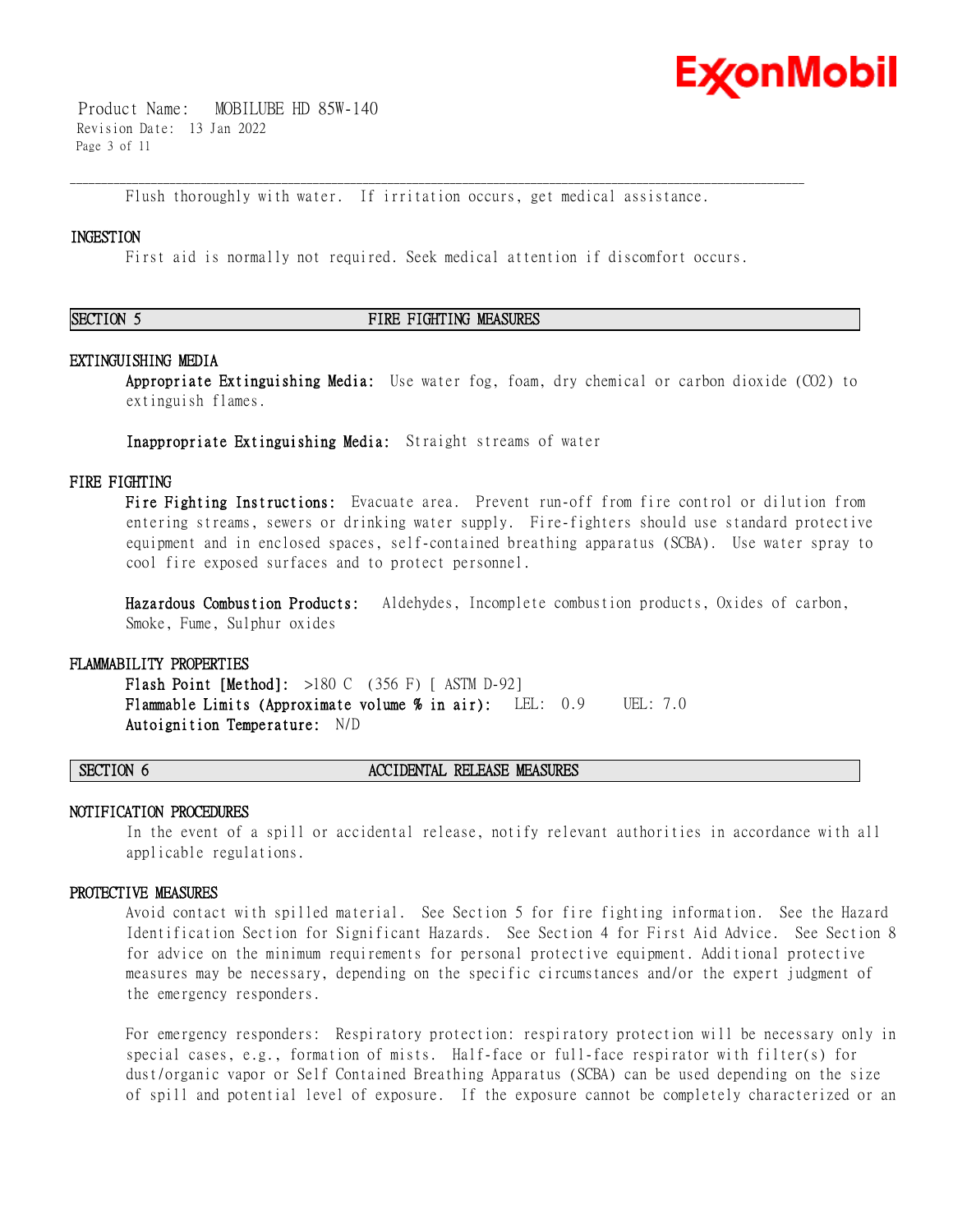

 Product Name: MOBILUBE HD 85W-140 Revision Date: 13 Jan 2022 Page 4 of 11

> oxygen deficient atmosphere is possible or anticipated, SCBA is recommended. Work gloves that are resistant to hydrocarbons are recommended. Gloves made of polyvinyl acetate (PVA) are not waterresistant and are not suitable for emergency use. Chemical goggles are recommended if splashes or contact with eyes is possible. Small spills: normal antistatic work clothes are usually adequate. Large spills: full body suit of chemical resistant, antistatic material is recommended.

### **SPILL MANAGEMENT**

**Land Spill:** Stop leak if you can do so without risk. Recover by pumping or with suitable absorbent.

\_\_\_\_\_\_\_\_\_\_\_\_\_\_\_\_\_\_\_\_\_\_\_\_\_\_\_\_\_\_\_\_\_\_\_\_\_\_\_\_\_\_\_\_\_\_\_\_\_\_\_\_\_\_\_\_\_\_\_\_\_\_\_\_\_\_\_\_\_\_\_\_\_\_\_\_\_\_\_\_\_\_\_\_\_\_\_\_\_\_\_\_\_\_\_\_\_\_\_\_\_\_\_\_\_\_\_\_\_\_\_\_\_\_\_\_\_\_

**Water Spill:** Stop leak if you can do so without risk. Confine the spill immediately with booms. Warn other shipping. Remove from the surface by skimming or with suitable absorbents. Seek the advice of a specialist before using dispersants.

Water spill and land spill recommendations are based on the most likely spill scenario for this material; however, geographic conditions, wind, temperature, (and in the case of a water spill) wave and current direction and speed may greatly influence the appropriate action to be taken. For this reason, local experts should be consulted. Note: Local regulations may prescribe or limit action to be taken.

#### **ENVIRONMENTAL PRECAUTIONS**

Large Spills: Dyke far ahead of liquid spill for later recovery and disposal. Prevent entry into waterways, sewers, basements or confined areas.

#### **SECTION 7 HANDLING AND STORAGE**

#### **HANDLING**

Prevent small spills and leakage to avoid slip hazard. Material can accumulate static charges which may cause an electrical spark (ignition source). When the material is handled in bulk, an electrical spark could ignite any flammable vapors from liquids or residues that may be present (e.g., during switch-loading operations). Use proper bonding and/or earthing procedures. However, bonding and earthing may not eliminate the hazard from static accumulation. Consult local applicable standards for guidance. Additional references include American Petroleum Institute 2003 (Protection Against Ignitions Arising out of Static, Lightning and Stray Currents) or National Fire Protection Agency 77 (Recommended Practice on Static Electricity) or CENELEC CLC/TR 50404 (Electrostatics - Code of practice for the avoidance of hazards due to static electricity).

**Static Accumulator:** This material is a static accumulator.

#### **STORAGE**

The type of container used to store the material may affect static accumulation and dissipation. Do not store in open or unlabelled containers. Keep away from incompatible materials.

### **SECTION 8 EXPOSURE CONTROLS / PERSONAL PROTECTION**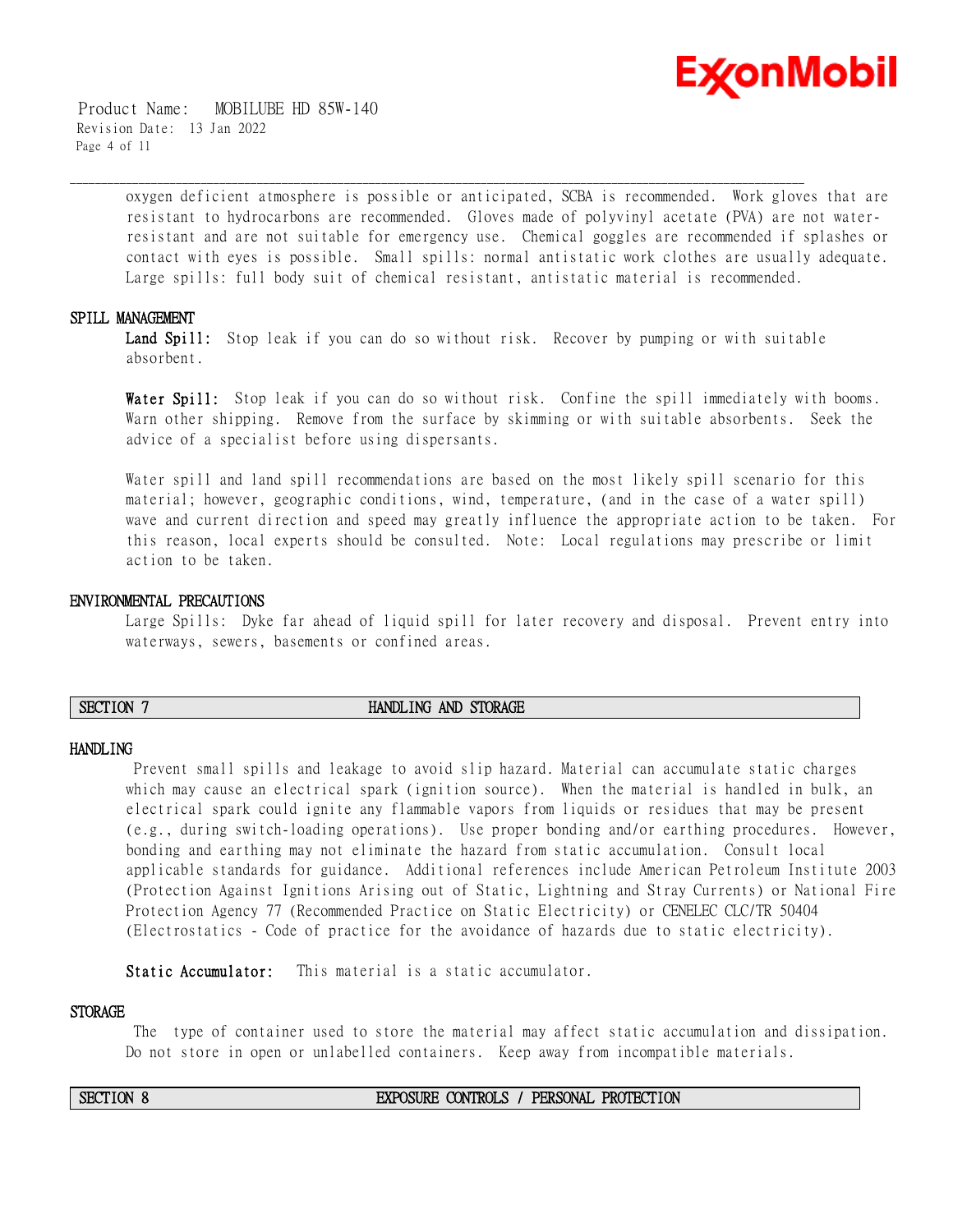

 Product Name: MOBILUBE HD 85W-140 Revision Date: 13 Jan 2022 Page 5 of 11

**Exposure limits/standards for materials that can be formed when handling this product:** When mists / aerosols can occur the following is recommended: 5 mg/m3 - ACGIH TLV (inhalable fraction).

\_\_\_\_\_\_\_\_\_\_\_\_\_\_\_\_\_\_\_\_\_\_\_\_\_\_\_\_\_\_\_\_\_\_\_\_\_\_\_\_\_\_\_\_\_\_\_\_\_\_\_\_\_\_\_\_\_\_\_\_\_\_\_\_\_\_\_\_\_\_\_\_\_\_\_\_\_\_\_\_\_\_\_\_\_\_\_\_\_\_\_\_\_\_\_\_\_\_\_\_\_\_\_\_\_\_\_\_\_\_\_\_\_\_\_\_\_\_

NOTE: Limits/standards shown for guidance only. Follow applicable regulations.

#### **ENGINEERING CONTROLS**

The level of protection and types of controls necessary will vary depending upon potential exposure conditions. Control measures to consider:

No special requirements under ordinary conditions of use and with adequate ventilation.

#### **PERSONAL PROTECTION**

Personal protective equipment selections vary based on potential exposure conditions such as applications, handling practices, concentration and ventilation. Information on the selection of protective equipment for use with this material, as provided below, is based upon intended, normal usage.

**Respiratory Protection:** If engineering controls do not maintain airborne contaminant concentrations at a level which is adequate to protect worker health, an approved respirator may be appropriate. Respirator selection, use, and maintenance must be in accordance with regulatory requirements, if applicable. Types of respirators to be considered for this material include:

No special requirements under ordinary conditions of use and with adequate ventilation. Particulate

For high airborne concentrations, use an approved supplied-air respirator, operated in positive pressure mode. Supplied air respirators with an escape bottle may be appropriate when oxygen levels are inadequate, gas/vapour warning properties are poor, or if air purifying filter capacity/rating may be exceeded.

**Hand Protection:** Any specific glove information provided is based on published literature and glove manufacturer data. Glove suitability and breakthrough time will differ depending on the specific use conditions. Contact the glove manufacturer for specific advice on glove selection and breakthrough times for your use conditions. Inspect and replace worn or damaged gloves. The types of gloves to be considered for this material include:

No protection is ordinarily required under normal conditions of use. Nitrile,Viton

**Eye Protection:** If contact is likely, safety glasses with side shields are recommended.

**Skin and Body Protection:** Any specific clothing information provided is based on published literature or manufacturer data. The types of clothing to be considered for this material include: No skin protection is ordinarily required under normal conditions of use. In accordance with good industrial hygiene practices, precautions should be taken to avoid skin contact.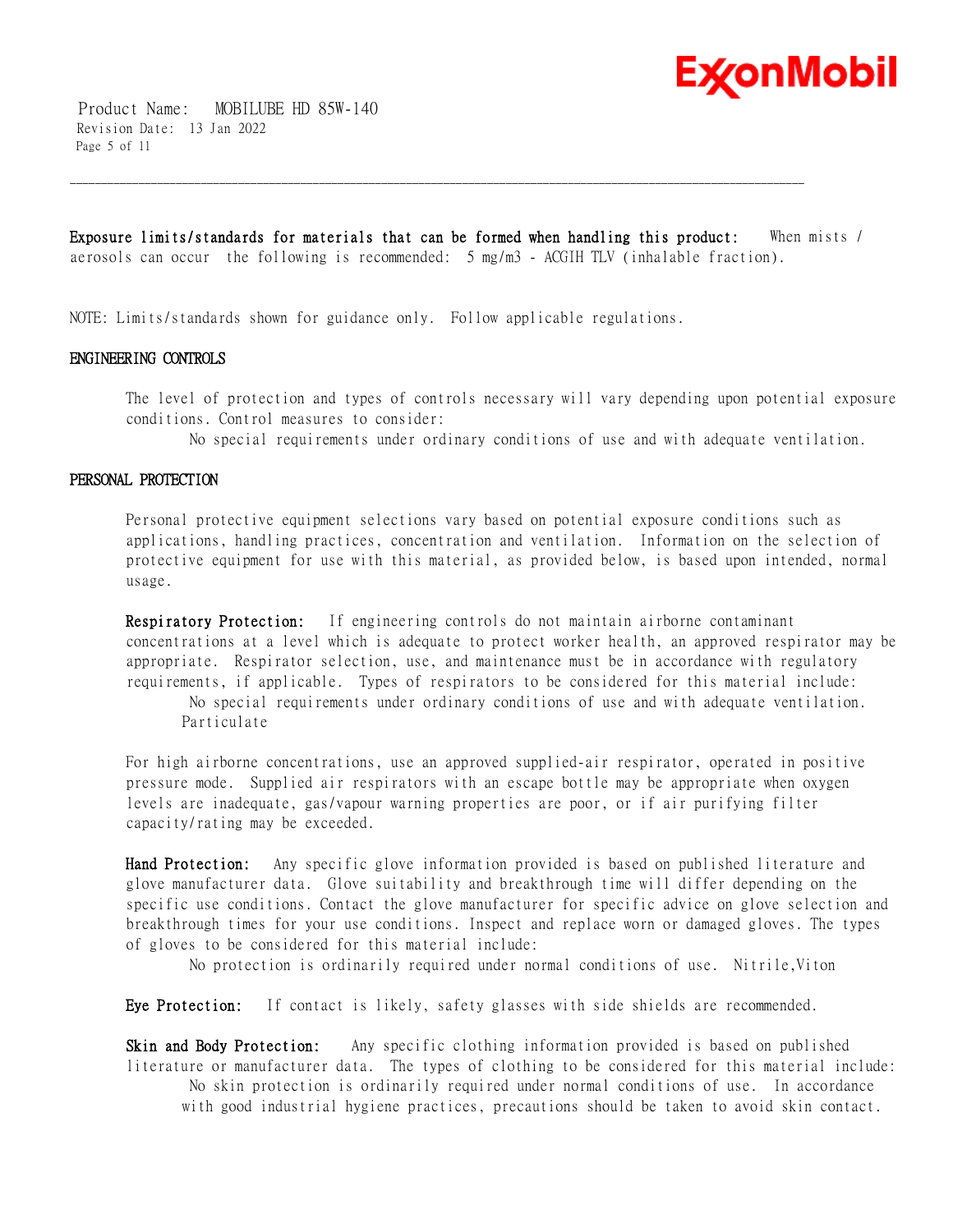

 Product Name: MOBILUBE HD 85W-140 Revision Date: 13 Jan 2022 Page 6 of 11

> **Specific Hygiene Measures:** Always observe good personal hygiene measures, such as washing after handling the material and before eating, drinking, and/or smoking. Routinely wash work clothing and protective equipment to remove contaminants. Discard contaminated clothing and footwear that cannot be cleaned. Practice good housekeeping.

#### **ENVIRONMENTAL CONTROLS**

Comply with applicable environmental regulations limiting discharge to air, water and soil. Protect the environment by applying appropriate control measures to prevent or limit emissions.

\_\_\_\_\_\_\_\_\_\_\_\_\_\_\_\_\_\_\_\_\_\_\_\_\_\_\_\_\_\_\_\_\_\_\_\_\_\_\_\_\_\_\_\_\_\_\_\_\_\_\_\_\_\_\_\_\_\_\_\_\_\_\_\_\_\_\_\_\_\_\_\_\_\_\_\_\_\_\_\_\_\_\_\_\_\_\_\_\_\_\_\_\_\_\_\_\_\_\_\_\_\_\_\_\_\_\_\_\_\_\_\_\_\_\_\_\_\_

#### **SECTION 9 PHYSICAL AND CHEMICAL PROPERTIES**

**Note: Physical and chemical properties are provided for safety, health and environmental considerations only and may not fully represent product specifications. Contact the Supplier for additional information.**

### **GENERAL INFORMATION**

**Physical State:** Liquid **Colour:** Amber **Odour:** Characteristic **Odour Threshold:** N/D

**IMPORTANT HEALTH, SAFETY, AND ENVIRONMENTAL INFORMATION Relative Density (at 15 C):** 0.9 [ASTM D4052] **Flash Point [Method]:** >180 C (356 F) [ ASTM D-92] **Flammable Limits (Approximate volume % in air):** LEL: 0.9 UEL: 7.0 **Flammability (Solid, Gas):** N/A **Autoignition Temperature:** N/D **Boiling Point / Range:** > 316 C (600 F) **Vapour Density (Air = 1):**  $> 2$  at 101 kPa **Vapour Pressure:** < 0.013 kPa (0.1 mm Hg) at 20 C **Evaporation Rate (n-butyl acetate = 1):** N/D **pH:** N/A **Log Pow (n-Octanol/Water Partition Coefficient):** > 3.5 **Solubility in Water:** Negligible **Viscosity:** 386 cSt (386 mm2/sec) at 40 C | 28 cSt (28 mm2/sec) at 100 C [ASTM D 445] **Freezing Point:** N/D **Melting Point:** N/A **Decomposition Temperature:** N/D **Oxidizing Properties:** See Hazards Identification Section.

### **OTHER INFORMATION**

**Pour Point:**  $-15 \text{ C}$  (5 F) [ ASTM D97]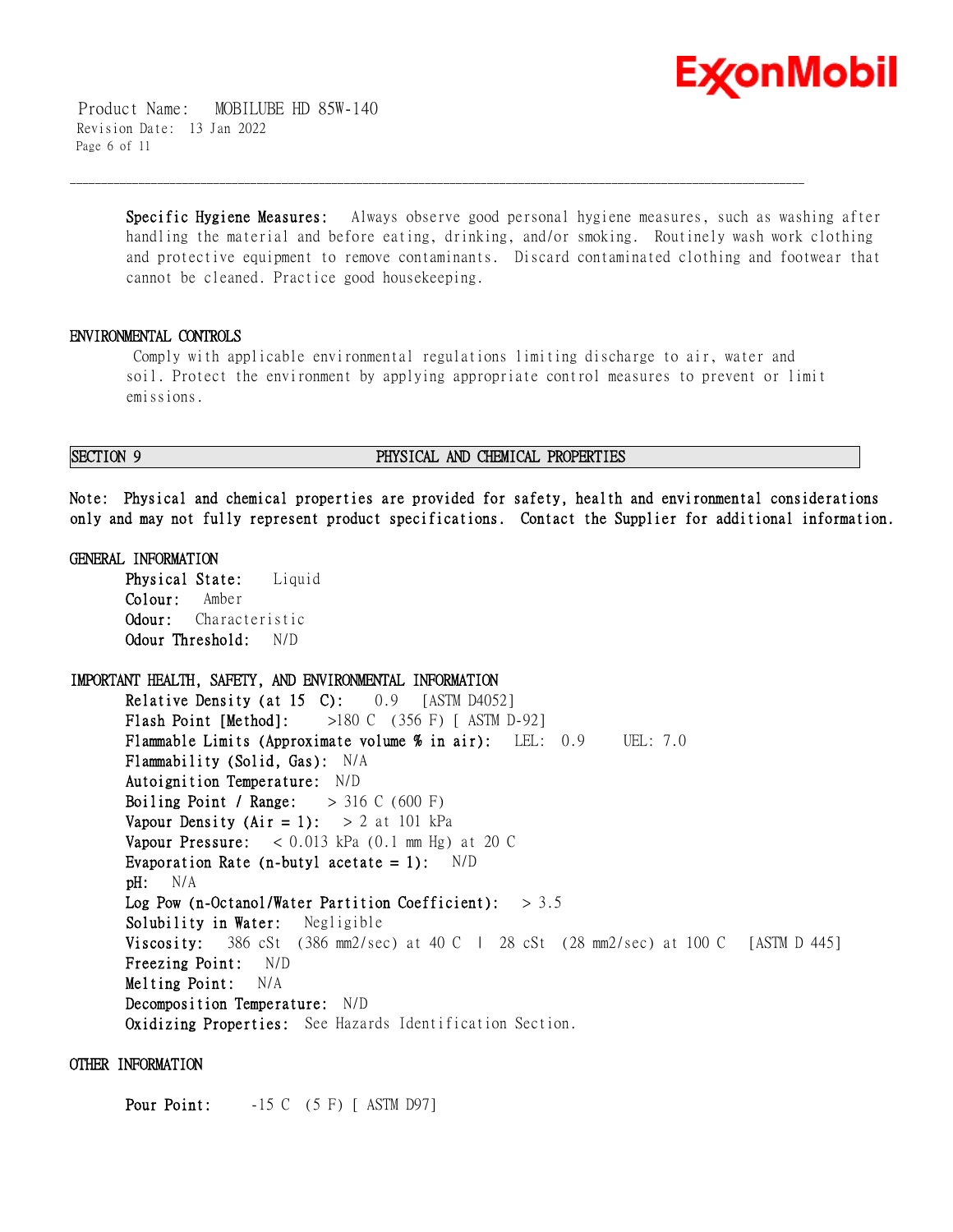

 Product Name: MOBILUBE HD 85W-140 Revision Date: 13 Jan 2022 Page 7 of 11

#### **DMSO Extract (mineral oil only), IP-346:** < 3 %wt

#### **SECTION 10 STABILITY AND REACTIVITY**

\_\_\_\_\_\_\_\_\_\_\_\_\_\_\_\_\_\_\_\_\_\_\_\_\_\_\_\_\_\_\_\_\_\_\_\_\_\_\_\_\_\_\_\_\_\_\_\_\_\_\_\_\_\_\_\_\_\_\_\_\_\_\_\_\_\_\_\_\_\_\_\_\_\_\_\_\_\_\_\_\_\_\_\_\_\_\_\_\_\_\_\_\_\_\_\_\_\_\_\_\_\_\_\_\_\_\_\_\_\_\_\_\_\_\_\_\_\_

**STABILITY:** Material is stable under normal conditions.

**CONDITIONS TO AVOID:** Excessive heat. High energy sources of ignition.

**MATERIALS TO AVOID:** Strong oxidisers

**HAZARDOUS DECOMPOSITION PRODUCTS:** Material does not decompose at ambient temperatures.

**POSSIBILITY OF HAZARDOUS REACTIONS:** Hazardous polymerization will not occur.

### **SECTION 11 TOXICOLOGICAL INFORMATION**

### **INFORMATION ON TOXICOLOGICAL EFFECTS**

| Hazard Class                            | Conclusion / Remarks                                        |
|-----------------------------------------|-------------------------------------------------------------|
| Inhalation                              |                                                             |
| Acute Toxicity: No end point data for   | Minimally Toxic. Based on assessment of the components.     |
| material.                               |                                                             |
| Irritation: No end point data for       | Negligible hazard at ambient/normal handling temperatures.  |
| material.                               |                                                             |
| Ingestion                               |                                                             |
| Acute Toxicity: No end point data for   | Minimally Toxic. Based on assessment of the components.     |
| material.                               |                                                             |
| Skin                                    |                                                             |
| Acute Toxicity: No end point data for   | Minimally Toxic. Based on assessment of the components.     |
| material.                               |                                                             |
| Skin Corrosion/Irritation: No end point | Negligible irritation to skin at ambient temperatures.      |
| data for material.                      | Based on assessment of the components.                      |
| Eye                                     |                                                             |
| Serious Eye Damage/Irritation: No end   | May cause mild, short-lasting discomfort to eyes. Based on  |
| point data for material.                | assessment of the components.                               |
| Sensitisation                           |                                                             |
| Respiratory Sensitization: No end point | Not expected to be a respiratory sensitizer.                |
| data for material.                      |                                                             |
| Skin Sensitization: No end point data   | Not expected to be a skin sensitizer. Based on assessment   |
| for material.                           | of the components.                                          |
| Aspiration: Data available.             | Not expected to be an aspiration hazard. Based on physico-  |
|                                         | chemical properties of the material.                        |
| Germ Cell Mutagenicity: No end point    | Not expected to be a germ cell mutagen. Based on assessment |
| data for material.                      | of the components.                                          |
| Carcinogenicity: No end point data for  | Not expected to cause cancer. Based on assessment of the    |
| material.                               | components.                                                 |
| Reproductive Toxicity: No end point     | Not expected to be a reproductive toxicant. Based on        |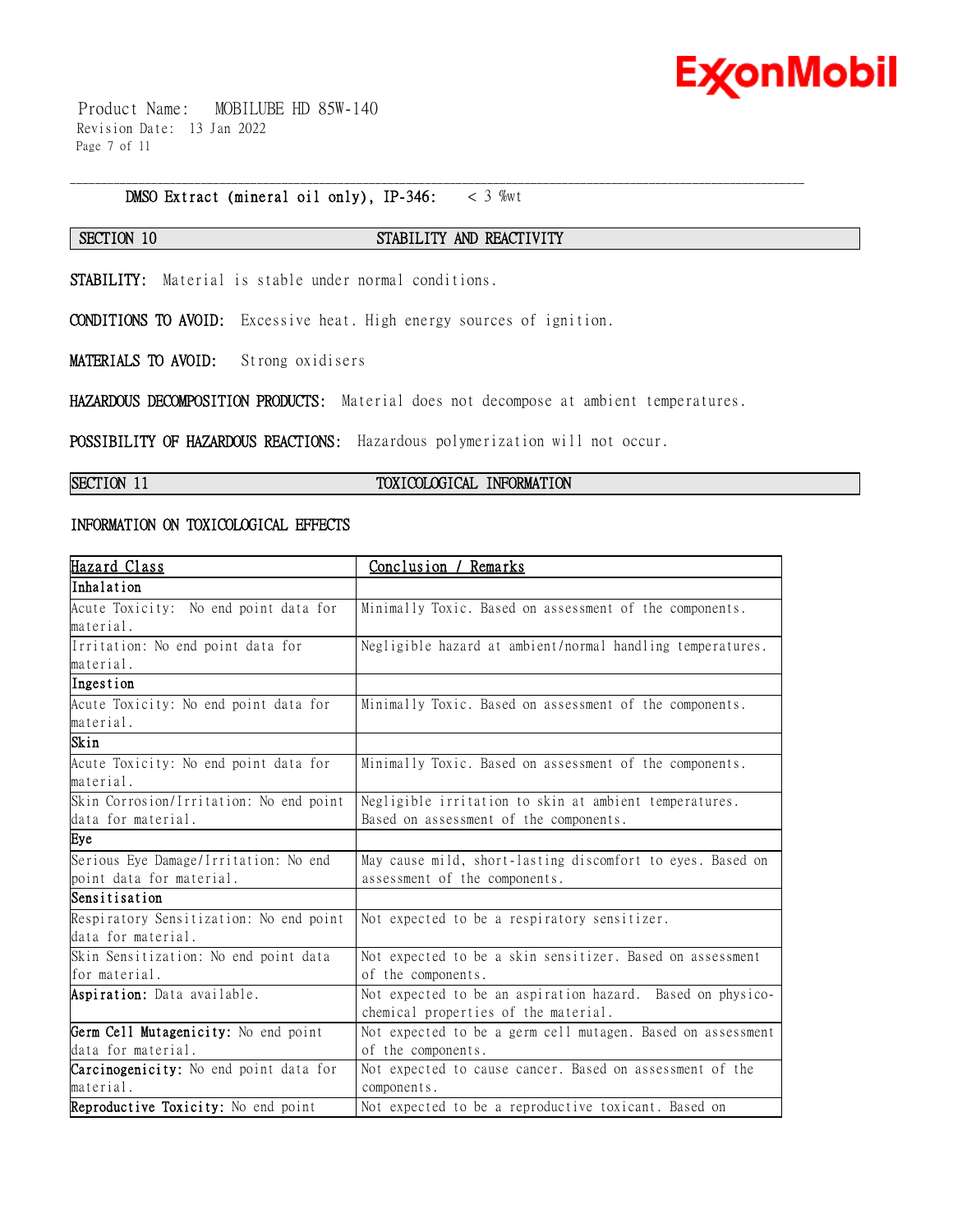

 Product Name: MOBILUBE HD 85W-140 Revision Date: 13 Jan 2022 Page 8 of 11

| data for material.                     | assessment of the components.                              |
|----------------------------------------|------------------------------------------------------------|
| Lactation: No end point data for       | Not expected to cause harm to breast-fed children.         |
| material.                              |                                                            |
| Specific Target Organ Toxicity (STOT)  |                                                            |
| Single Exposure: No end point data for | Not expected to cause organ damage from a single exposure. |
| material.                              |                                                            |
| Repeated Exposure: No end point data   | Not expected to cause organ damage from prolonged or       |
| for material.                          | repeated exposure. Based on assessment of the components.  |

## **OTHER INFORMATION For the product itself:**

Repeated and/or prolonged exposure may cause irritation to the skin, eyes, or respiratory tract. Component concentrations in this formulation would not be expected to cause skin sensitization, based on tests of the components, this formulation, or similar formulations.

### **Contains:**

Base oil severely refined: Not carcinogenic in animal studies. Representative material passes IP-346, Modified Ames test, and/or other screening tests. Dermal and inhalation studies showed minimal effects; lung non-specific infiltration of immune cells, oil deposition and minimal granuloma formation. Not sensitising in test animals.

### **IARC Classification: The following ingredients are cited on the lists below:** None.

|              | --REGULATORY LISTS SEARCHED- |               |
|--------------|------------------------------|---------------|
| $1 = IARC$ 1 | $2 = IARC$ 2A                | $3 = IARC$ 2B |

#### **SECTION 12 ECOLOGICAL INFORMATION**

The information given is based on data for the material, components of the material, or for similar materials, through the application of bridging principals.

#### **ECOTOXICITY**

Material -- Not expected to be harmful to aquatic organisms.

#### **MOBILITY**

 Base oil component -- Low solubility and floats and is expected to migrate from water to the land. Expected to partition to sediment and wastewater solids.

### **PERSISTENCE AND DEGRADABILITY**

### **Biodegradation:**

Base oil component -- Expected to be inherently biodegradable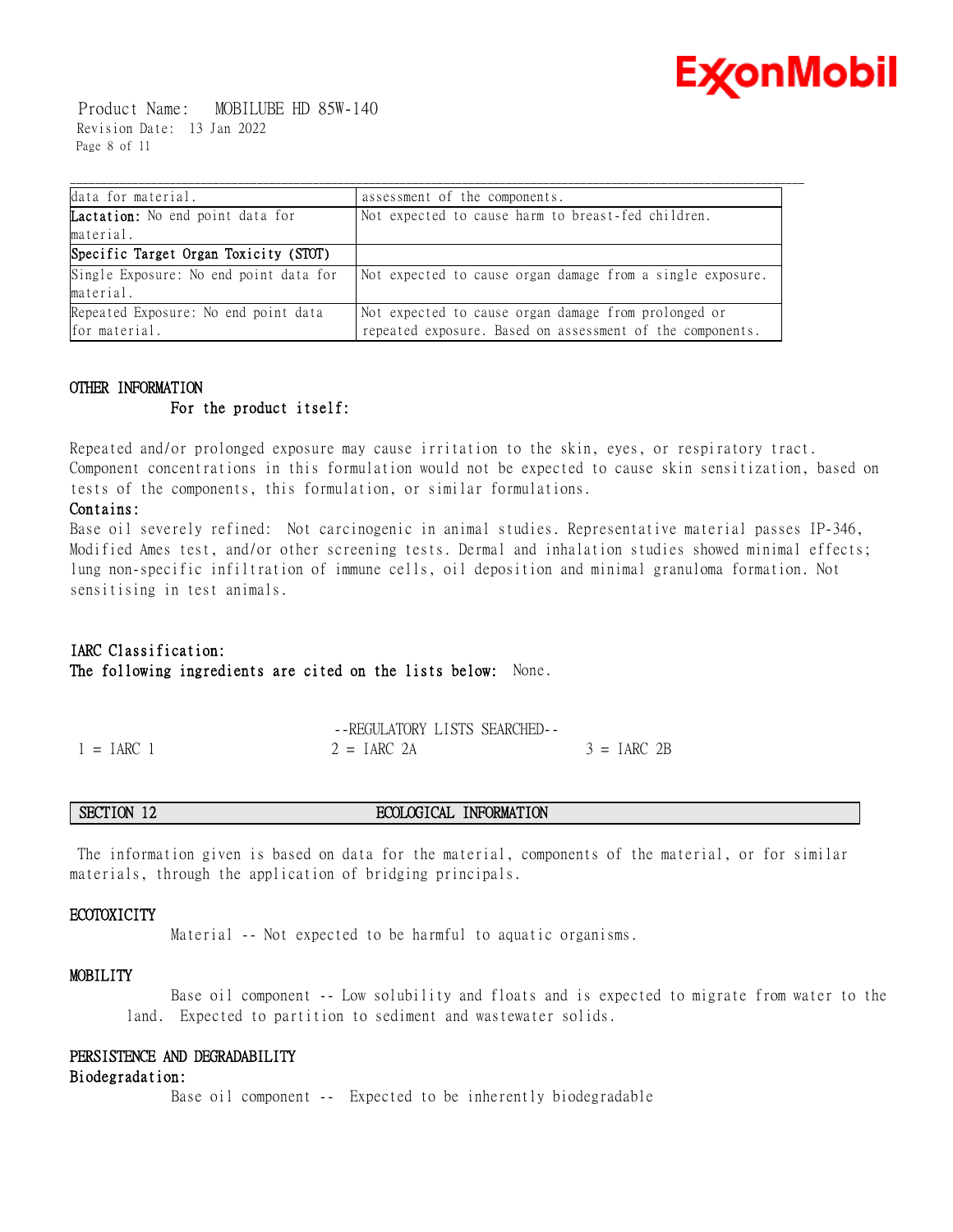

 Product Name: MOBILUBE HD 85W-140 Revision Date: 13 Jan 2022 Page 9 of 11

#### **BIOACCUMULATION POTENTIAL**

 Base oil component -- Has the potential to bioaccumulate, however metabolism or physical properties may reduce the bioconcentration or limit bioavailability.

#### **SECTION 13 DISPOSAL CONSIDERATIONS**

\_\_\_\_\_\_\_\_\_\_\_\_\_\_\_\_\_\_\_\_\_\_\_\_\_\_\_\_\_\_\_\_\_\_\_\_\_\_\_\_\_\_\_\_\_\_\_\_\_\_\_\_\_\_\_\_\_\_\_\_\_\_\_\_\_\_\_\_\_\_\_\_\_\_\_\_\_\_\_\_\_\_\_\_\_\_\_\_\_\_\_\_\_\_\_\_\_\_\_\_\_\_\_\_\_\_\_\_\_\_\_\_\_\_\_\_\_\_

Disposal recommendations based on material as supplied. Disposal must be in accordance with current applicable laws and regulations, and material characteristics at time of disposal.

### **DISPOSAL RECOMMENDATIONS**

Product is suitable for burning in an enclosed controlled burner for fuel value or disposal by supervised incineration at very high temperatures to prevent formation of undesirable combustion products.

**Empty Container Warning** Empty Container Warning (where applicable): Empty containers may contain residue and can be dangerous. Do not attempt to refill or clean containers without proper instructions. Empty drums should be completely drained and safely stored until appropriately reconditioned or disposed. Empty containers should be taken for recycling, recovery, or disposal through suitably qualified or licensed contractor and in accordance with governmental regulations. DO NOT PRESSURISE, CUT, WELD, BRAZE, SOLDER, DRILL, GRIND, OR EXPOSE SUCH CONTAINERS TO HEAT, FLAME, SPARKS, STATIC ELECTRICITY, OR OTHER SOURCES OF IGNITION. THEY MAY EXPLODE AND CAUSE INJURY OR DEATH.

| SECTION 14 | TRANSPORT INFORMATION                                |
|------------|------------------------------------------------------|
|            | <b>LAND (ADR)</b> : Not Regulated for Land Transport |

**SEA (IMDG):** Not Regulated for Sea Transport according to IMDG-Code

**Marine Pollutant:** No

**AIR (IATA):** Not Regulated for Air Transport

### **SECTION 15 REGULATORY INFORMATION**

Material is not hazardous according to UN GHS Revision 4 Criteria.

### **REGULATORY STATUS AND APPLICABLE LAWS AND REGULATIONS**

**Listed or exempt from listing/notification on the following chemical inventories :** AIIC, DSL, ENCS,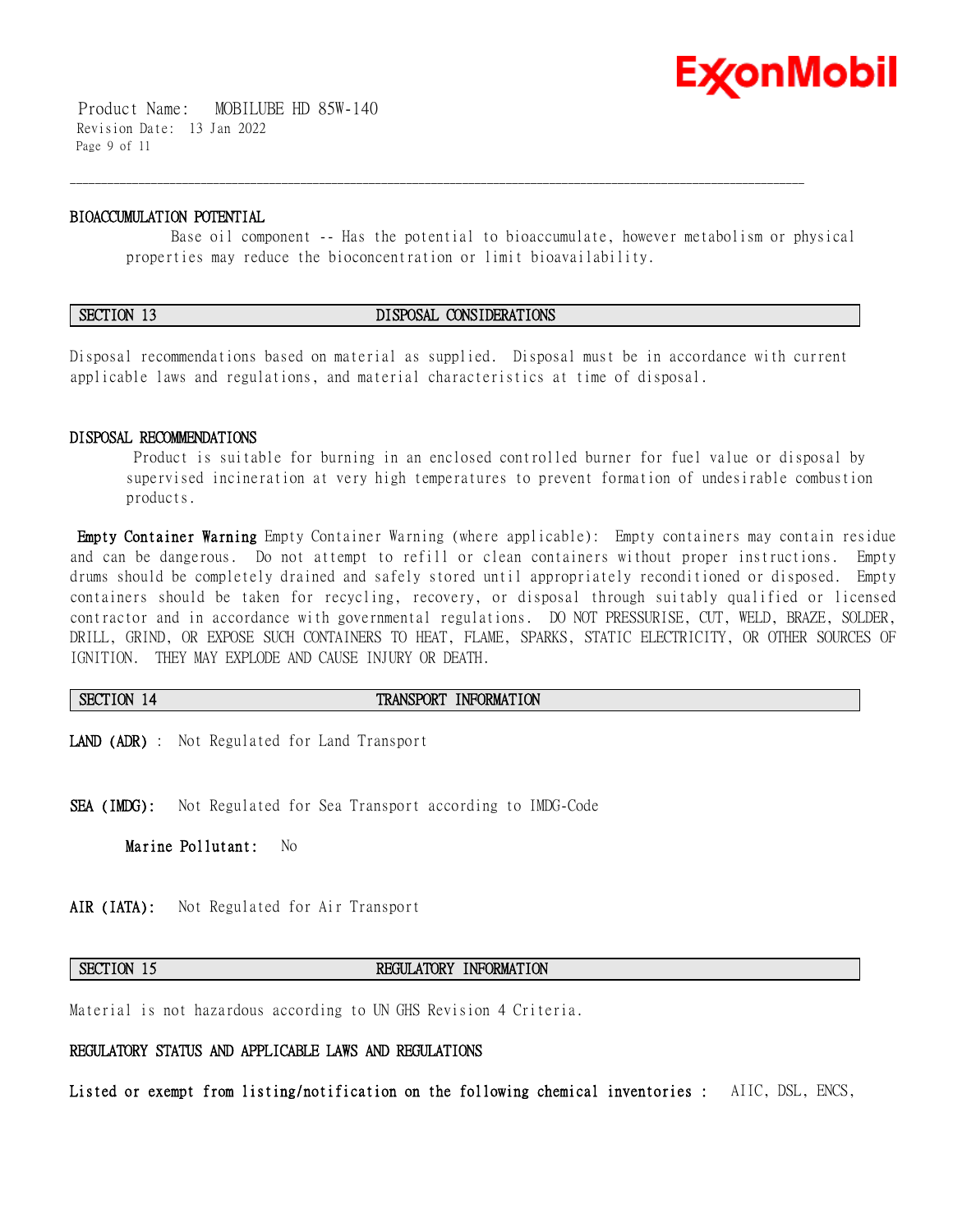

 Product Name: MOBILUBE HD 85W-140 Revision Date: 13 Jan 2022 Page 10 of 11

IECSC, ISHL, KECI, PICCS, TCSI, TSCA

#### **SECTION 16 OTHER INFORMATION**

\_\_\_\_\_\_\_\_\_\_\_\_\_\_\_\_\_\_\_\_\_\_\_\_\_\_\_\_\_\_\_\_\_\_\_\_\_\_\_\_\_\_\_\_\_\_\_\_\_\_\_\_\_\_\_\_\_\_\_\_\_\_\_\_\_\_\_\_\_\_\_\_\_\_\_\_\_\_\_\_\_\_\_\_\_\_\_\_\_\_\_\_\_\_\_\_\_\_\_\_\_\_\_\_\_\_\_\_\_\_\_\_\_\_\_\_\_\_

**N/D = Not determined, N/A = Not applicable KEY TO THE H-CODES CONTAINED IN SECTION 3 OF THIS DOCUMENT (for information only):** H227: Combustible liquid; Flammable Liquid, Cat 4 H302: Harmful if swallowed; Acute Tox Oral, Cat 4 H304: May be fatal if swallowed and enters airways; Aspiration, Cat 1 H314(1B): Causes severe skin burns and eye damage; Skin Corr/Irritation, Cat 1B H316: Causes mild skin irritation; Skin Corr/Irritation, Cat 3 H317: May cause allergic skin reaction; Skin Sensitisation, Cat 1 H318: Causes serious eye damage; Serious Eye Damage/Irr, Cat 1 H335: May cause respiratory irritation; Target Organ Single, Resp Irr H373: May cause damage to organs through prolonged or repeated exposure; Target Organ, Repeated, Cat 2 H400: Very toxic to aquatic life; Acute Env Tox, Cat 1 H401: Toxic to aquatic life; Acute Env Tox, Cat 2 H402: Harmful to aquatic life; Acute Env Tox, Cat 3 H410: Very toxic to aquatic life with long lasting effects; Chronic Env Tox, Cat 1 H411: Toxic to aquatic life with long lasting effects; Chronic Env Tox, Cat 2 H412: Harmful to aquatic life with long lasting effects; Chronic Env Tox, Cat 3

#### **THIS SAFETY DATA SHEET CONTAINS THE FOLLOWING REVISIONS:**

Composition: Component Table information was modified. Section 05: Fire Fighting Measures - Unusual Fire Hazards information was deleted. Section 09: China Flash Point C(F) information was modified. Section 09: China Pour Point C(F) information was modified. Section 09: Colour information was modified. Section 09: Relative Density information was modified. Section 09: Vapour Pressure information was added. Section 09: Viscosity information was modified. Section 13: Disposal Considerations - Disposal Recommendations information was modified. Section 15: National Chemical Inventory Listing information was modified. Section 16: MSN, MAT ID information was modified.

--------------------------------------------------------------------------------------------------------- --------------------------------------------

The information and recommendations contained herein are, to the best of ExxonMobil's knowledge and belief, accurate and reliable as of the date issued. You can contact ExxonMobil to insure that this document is the most current available from ExxonMobil. The information and recommendations are offered for the user's consideration and examination. It is the user's responsibility to satisfy itself that the product is suitable for the intended use. If buyer repackages this product, it is the user's responsibility to insure proper health, safety and other necessary information is included with and/or on